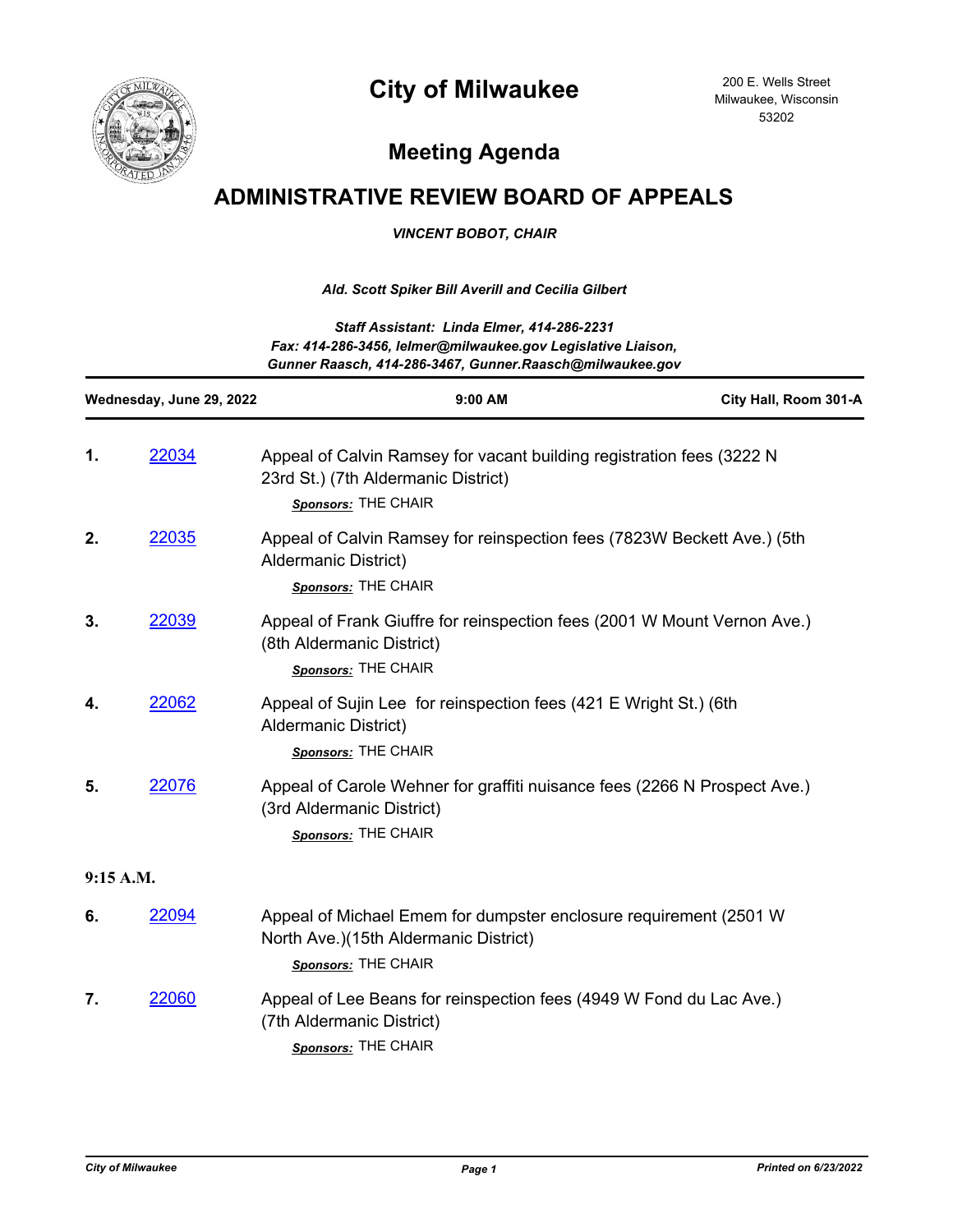| 8.         | 22098 | Appeal of Kay Yang for vacant building registration fees (6270 N 76th St.)<br>(2nd Aldermanic District)<br>Sponsors: THE CHAIR                                                                                         |  |  |
|------------|-------|------------------------------------------------------------------------------------------------------------------------------------------------------------------------------------------------------------------------|--|--|
| 9:30 A.M.  |       |                                                                                                                                                                                                                        |  |  |
| 9.         | 22061 | Appeal of Yahya Dildar for snow and ice removal nuisance fees (526 W)<br>Allerton Ave.) (13th Aldermanic District)<br>Sponsors: THE CHAIR                                                                              |  |  |
| 10.        | 22065 | Appeal of Chris Michaels for snow and ice removal nuisance fees (3473 S)<br>27th St.) (11th Aldermanic District)<br>Sponsors: THE CHAIR                                                                                |  |  |
| 9:45 A.M.  |       |                                                                                                                                                                                                                        |  |  |
| 11.        | 22079 | Appeal of Atty. Paul A. Oberer, on behalf of Pearls One, LLC, for chronic<br>nuisance premises designation (3115 W Fond du Lac Ave.) (7th<br>Aldermanic District)<br>Sponsors: THE CHAIR                               |  |  |
| 12.        | 22099 | Appeal of Atty. Michael S. Maistelman on behalf of Harbhajan Gill and Gill's<br>Gas and Food, Inc. for chronic nuisance premises designation (1319 W)<br>North Ave.) (15th Aldermanic District)<br>Sponsors: THE CHAIR |  |  |
| 10:00 A.M. |       |                                                                                                                                                                                                                        |  |  |
| 13.        | 22038 | Appeal of Nicole Platt, Broadway Construction, Inc., for denial of Small<br><b>Business Enterprise Certification.</b><br>Sponsors: THE CHAIR                                                                           |  |  |

## **14. Election of a Vice Chair.**

This meeting will be webcast live at www.milwaukee.gov/channel25.

Members of the Common Council, and members of its Standing Committees who are not members of this Committee, may attend this meeting to participate or to gather information. Therefore, notice is given that this meeting may constitute a meeting of the Common Council or any of its Standing Committees, and must be noticed as such, although they will not take any formal action at this meeting. Times for specific agenda items are estimations. If items cannot be heard at their specified times, they will be heard as soon as practicable thereafter.